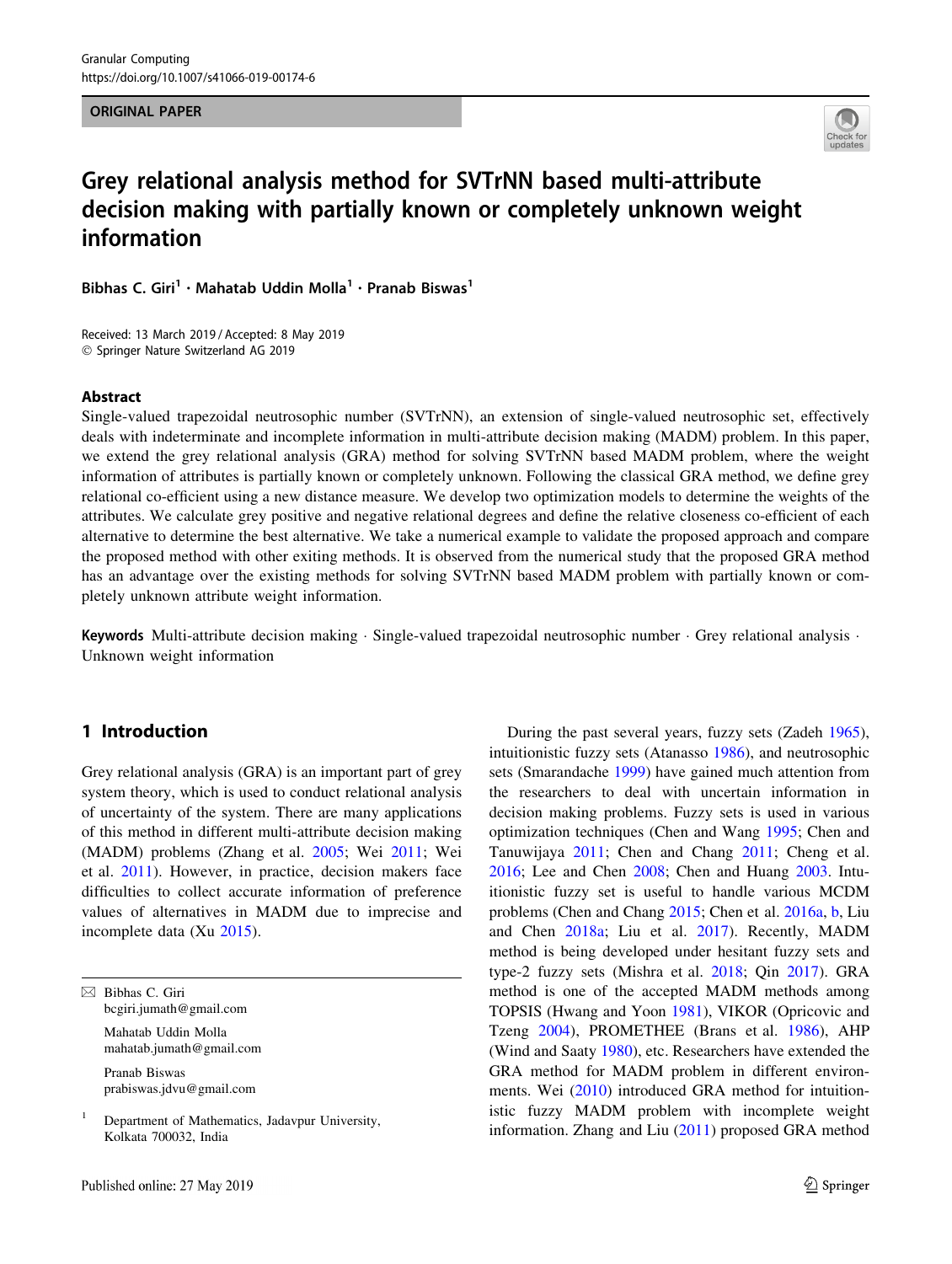based on intuitionistic fuzzy multi-criteria group decision making problem (MCGDM). Pramanik and Mukhopadhyaya [\(2011\)](#page-8-0) employed GRA method for intuitionistic fuzzy MCGDM in teacher selection problem. Dey et al. [\(2015](#page-8-0)) applied GRA method for intuitionistic fuzzy MCGDM for weaver selection in Khadi institution.

Neutrosophic set, pioneered by Smarandache [\(1999](#page-8-0)), is an extension of fuzzy set and intuitionistic fuzzy set. Neutrosophic set can be used in various branches of Mathematics (Singh [2019;](#page-8-0) Dey et al. [2019](#page-8-0)). It is useful for solving multi-criteria decision making problems as indeterminant and incomplete information can be treated well by this set. Single-valued neutrosophic set (Haibin et al. [2010\)](#page-8-0), a simplified version of neutrosophic set, has been successfully applied in MADM or multi-attribute group decision making problems (Sahin and Liu [2016](#page-8-0); Ye [2013](#page-9-0); Kahraman and Otay [2019\)](#page-8-0).

Biswas et al. [\(2014](#page-8-0)) proposed GRA method for MADM under single-valued neutrosophic environment using entropy method. Mondal and Pramanik [\(2015a\)](#page-8-0) developed a neutrosophic MADM model for clay-brick selection in construction field and solved the problem with GRA method. Pramanik and Mondal [\(2015](#page-8-0)) extended GRA method for MADM under interval neutrosophic environment. Biswas et al. [\(2016a,](#page-8-0) [b\)](#page-8-0) applied GRA method for MADM with single-valued neutrosophic hesitant fuzzy set. Mondal and Pramanik ([2015b\)](#page-8-0) proposed a GRA method for rough neutrosophic MADM.

Single-valued trapezoidal neutrosophic number (SVTrNN) (Subas [2015](#page-8-0); Ye [2017](#page-9-0)) is an extension of trapezoidal fuzzy number. It is presented by a trapezoidal number which has three independent membership functions—the truth membership function, the indeterminate membership function, and the falsity membership function. This number can present incomplete or indeterminate information effectively with its three membership degrees. Therefore, it has an advantage over the trapezoidal fuzzy number and the trapezoidal intuitionistic fuzzy number. Deli and Subas [\(2017](#page-8-0)) developed a ranking method for single-valued neutrosophic number and employed the method for solving MADM problem. Biswas et al. [\(2016a,](#page-8-0) [b](#page-8-0)) proposed GRA method for SVTrNN based MADM with value and ambiguity-based ranking strategy. Biswas et al. [\(2018](#page-8-0)) developed TOPSIS strategy for SVTrNN based MADM with unknown weight information. However, the GRA method has not been studied yet to deal with MADM problems with partially known or completely unknown weight information in the framework of SVTrNN, which can although play an effective role to deal with uncertain and indeterminate information in MADM problem. In view of the above facts, the primary objectives of this study are as follows:

study some of its properties. • To develop optimization models to determine the weights of attributes.

• To study MADM problem, where the rating values of

- To extend GRA method for solving SVTrNN based MADM problem using a new distance measure.
- To validate the proposed approach with a numerical example.
- To compare the proposed approach with some existing methods including TOPSIS.

The structure of the paper is as follows: In Sect. 2, we present some preliminaries of neutrosophic set, trapezoidal fuzzy number, and single-valued trapezoidal neutrosophic number. In this section, we also define a new distance measure. In Sect. [3,](#page-2-0) we propose GRA method for SVTrNN based MADM, where the weight information of attributes is partially known or completely unknown. Section [4](#page-5-0) deals with a numerical example to demonstrate the developed model. Finally, in Sect. [5,](#page-7-0) we conclude the paper with some remarks.

## 2 Preliminaries

Smarandache [\(1999](#page-8-0)) introduced the concept of neutrosophic set. A neutrosophic set A is a set in a universal set  $X$ whose characteristic function is expressed by truth-membership function  $T_A(x)$ , indeterminacy function  $I_A(x)$ , and falsity membership function  $F_A(x)$ . These functions are subsets of  $]$ <sup>-0</sup>, 1<sup>+</sup>[, i.e.,  $T_A(x) : X \rightarrow ]-0, 1^+[,$  $I_A(x): X \to ]-0, 1^+[$ , and  $F_A(x): X \to ]-0, 1^+[$  so that  $-0 \leq \sup T_A(x) + \sup I_A(x) + \sup F_A(X) \leq 3^+$ .

Definition 1 (Dubois and Prade [1983;](#page-8-0) Heilpern [1992](#page-8-0)) A generalized trapezoidal fuzzy number is an extension of trapezoidal fuzzy number which is denoted by  $A =$  $(a, b, c, d; w)$  and subset real number R with membership function  $\mu_A$  given by

$$
\mu_A(x) = \begin{cases}\n\frac{(x-a)w}{b-a}, & a \le x < b \\
w, & b \le x \le c \\
\frac{(d-x)w}{d-c}, & c < x \le d \\
0, & \text{otherwise,} \n\end{cases}
$$

where  $a, b, c, d \in \mathbb{R}$  and w is called membership degree.

Definition 2 (Subas [2015](#page-8-0); Ye [2017](#page-9-0)) A single-valued trapezoidal neutrosophic number  $\alpha$  is a generalization of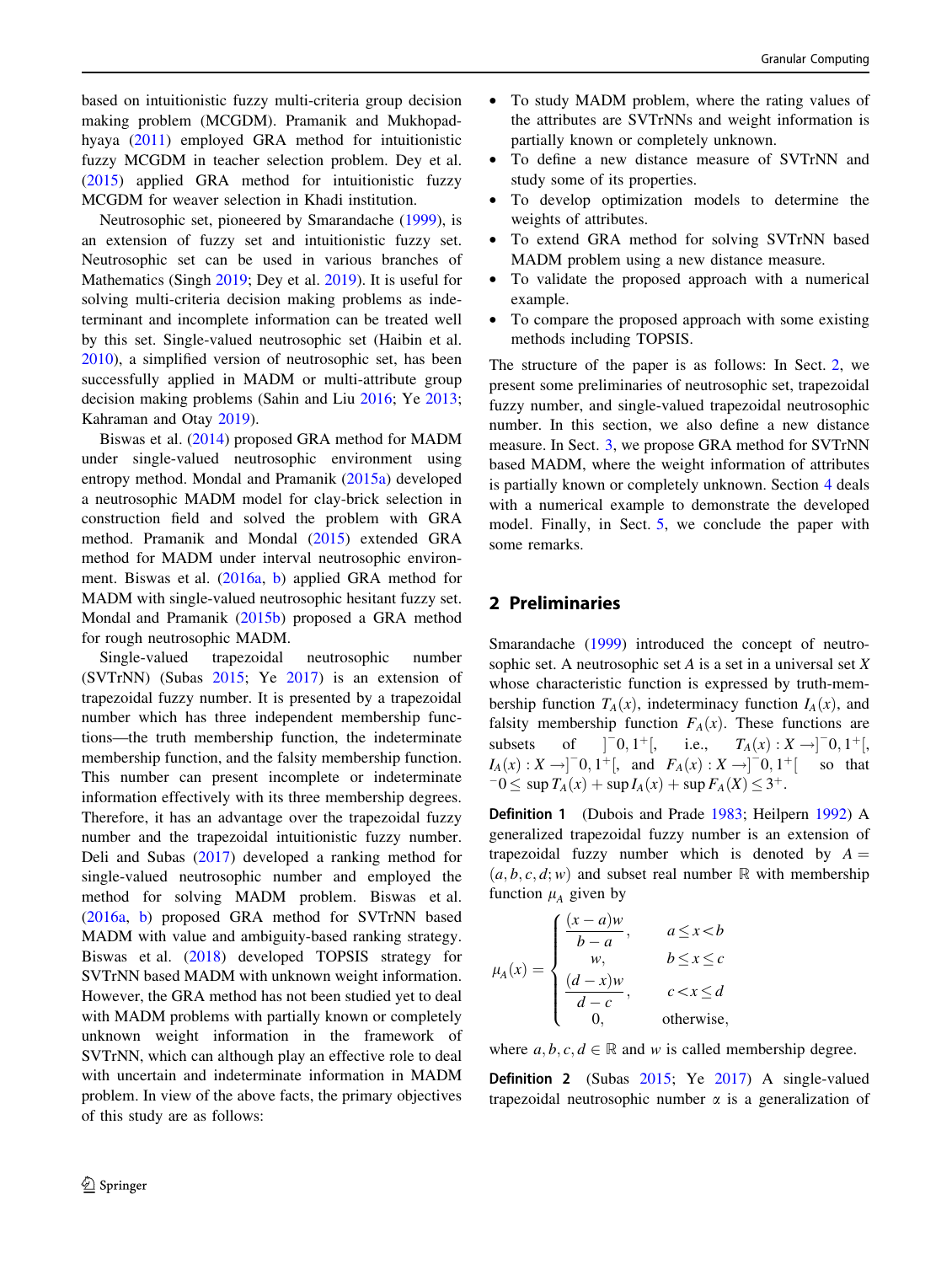<span id="page-2-0"></span>trapezoidal fuzzy number and its membership functions are given by

$$
T_{\alpha}(x) = \begin{cases} \frac{(x-a)t_{\alpha}}{b-a}, & a \leq x < b \\ t_{\alpha}, & b \leq x \leq c \\ \frac{(d-x)t_{\alpha}}{d-c}, & c < x \leq d \\ 0, & \text{otherwise.} \end{cases}
$$
  

$$
I_{\alpha}(x) = \begin{cases} \frac{b-x+(x-a)i_{\alpha}}{b-a}, & a \leq x < b \\ \frac{x-c+(d-x)i_{\alpha}}{d-c}, & c < x \leq d \\ 0, & \text{otherwise.} \end{cases}
$$
  

$$
F_{\alpha}(x) = \begin{cases} \frac{b-x+(x-a)f_{\alpha}}{b-a}, & a \leq x < b \\ \frac{x-c+(d-x)f_{\alpha}}{f_{\alpha}}, & b \leq x \leq c \\ \frac{x-c+(d-x)f_{\alpha}}{d-c}, & c < x \leq d \\ 0, & \text{otherwise.} \end{cases}
$$

where  $T_{\alpha}$ ,  $I_{\alpha}$ , and  $F_{\alpha}$  are truth membership function, inde-

terminacy membership function, and falsity membership function, respectively, and they lie between 0 and 1 and their sum lies between 0 and 3 where  $a, b, c$  and  $d$  are real numbers. Therefore,  $\alpha = ([a, b, c, d]; t_{\alpha}, t_{\alpha}, f_{\alpha})$  is called a single-valued trapezoidal neutrosophic number (SVTrNN).

**Definition 3** Let  $\tilde{\alpha} = ([p_1, q_1, r_1, s_1]; t_1, t_1, f_1)$  and  $\tilde{\beta} =$  $(p_2, q_2, r_2, s_2; t_2, t_2, t_2)$  be two SVTrNNs. Then we define the distance measure between these two numbers as

$$
d(\tilde{\alpha}, \tilde{\beta}) = \frac{1}{3} \left( \left| \left( 1 - \frac{p_1 + q_1 + r_1 + d_1}{4} \right) t_1 \right| + \left| \left( 1 - \frac{p_2 + q_2 + r_2 + s_2}{4} \right) t_2 \right| + \left| \left( 1 - \frac{p_2 + q_2 + r_2 + s_2}{4} \right) t_2 \right| - \left( 1 - \frac{p_1 + q_1 + r_1 + s_1}{4} \right) t_1 \right| + \left| \left( 1 - \frac{p_2 + q_2 + r_2 + s_2}{4} \right) f_2 \right| - \left( 1 - \frac{p_1 + q_1 + r_1 + s_1}{4} \right) f_1 \right| \tag{1}
$$

A real-valued function  $d : X \times X \longrightarrow [0, 1]$  is said to be distance function if it satisfies the following properties:

- 1.  $d(\tilde{\alpha}, \tilde{\beta}) \geq 0$
- 2.  $d(\tilde{\alpha}, \tilde{\beta}) = d(\tilde{\beta}, \tilde{\alpha})$
- 3.  $d(\tilde{\alpha}, \tilde{\gamma}) \leq d(\tilde{\alpha}, \tilde{\beta}) + d(\tilde{\beta}, \tilde{\gamma}) \quad \forall \tilde{\alpha}, \tilde{\beta}, \tilde{\gamma} \in X$

#### Proof

 $\overline{\mathbf{3}}$ 

- 1. The distance measure  $d(\tilde{\alpha}, \tilde{\beta})$  is non-negative and  $d(\tilde{\alpha}, \tilde{\beta}) = 0$  when  $\tilde{\alpha} = \tilde{\beta}$ , i.e.,  $p_1 = p_2, q_1 = q_2, r_1 = r_2$ ,  $s_1 = s_2, t_1 = t_2, i_1 = i_2$  and  $f_1 = f_2$ . Therefore,  $d(\tilde{\alpha}, \tilde{\beta}) \geq 0.$
- 2. It is obvious that  $d(\tilde{\alpha}, \tilde{\beta}) = d(\tilde{\beta}, \tilde{\alpha})$ .

$$
d(\tilde{a}, \tilde{y})
$$
\n
$$
= \frac{1}{3} \left( \left| \left( 1 - \frac{p_1 + q_1 + r_1 + s_1}{4} \right) t_1 - \left( 1 - \frac{p_3 + q_3 + r_3 + s_3}{4} \right) t_3 \right| \right.
$$
\n
$$
+ \left| \left( 1 - \frac{p_3 + q_3 + r_3 + s_3}{4} \right) t_3 - \left( 1 - \frac{p_1 + q_1 + r_1 + s_1}{4} \right) t_1 \right| \right|
$$
\n
$$
+ \left| \left( 1 - \frac{p_3 + q_3 + r_3 + s_3}{4} \right) t_3 - \left( 1 - \frac{p_1 + q_1 + r_1 + s_1}{4} \right) t_1 \right| \right)
$$
\n
$$
= \frac{1}{3} \left( \left| \left( 1 - \frac{p_1 + q_1 + r_1 + s_1}{4} \right) t_1 - \left( 1 - \frac{p_2 + q_2 + r_2 + s_2}{4} \right) t_2 \right|
$$
\n
$$
+ \left( 1 - \frac{p_2 + q_2 + r_2 + s_2}{4} \right) t_2 - \left( 1 - \frac{p_3 + q_3 + r_3 + s_3}{4} \right) t_3 \right|
$$
\n
$$
+ \left| \left( 1 - \frac{p_2 + q_2 + r_2 + s_2}{4} \right) t_2 - \left( 1 - \frac{p_1 + q_1 + r_1 + s_1}{4} \right) t_1 \right|
$$
\n
$$
+ \left| \left( 1 - \frac{p_2 + q_2 + r_2 + s_2}{4} \right) t_2 - \left( 1 - \frac{p_1 + q_1 + r_1 + s_1}{4} \right) t_1 \right| \right|
$$
\n
$$
+ \left| \left( 1 - \frac{p_2 + q_2 + r_2 + s_2}{4} \right) t_2 - \left( 1 - \frac{p_1 + q_1 + r_1 + s_1}{4} \right) t_1 \right| \right|
$$
\n
$$
\leq \frac{1}{3} \left( \left| \left( 1 - \frac{p_1 + q_1 + r_
$$

Therefore,  $d(\tilde{\alpha}, \tilde{\gamma}) \leq d(\tilde{\alpha}, \tilde{\beta}) + d(\tilde{\beta}, \tilde{\gamma}) \quad \forall \tilde{\alpha}, \tilde{\beta}, \tilde{\gamma} \in X.$  $\Box$ 

# 3 GRA method

Grey relational analysis (GRA) is an important section of grey system theory which was proposed by Deng [\(1989](#page-8-0)). GRA is mainly used to conduct relational analysis of uncertainty of a system having incomplete information. This method is applicable to discrete sequence for co-relational analysis of such sequence with processing uncertainty, multi-variate input, and discrete data. GRA method has been successfully applied for multi-criteria decision making problems. The method can be described as given below (see also Fig.  $1$ ):

• Grey relational generating

Translate all the alternatives to comparability sequence. This process is called grey relational generating.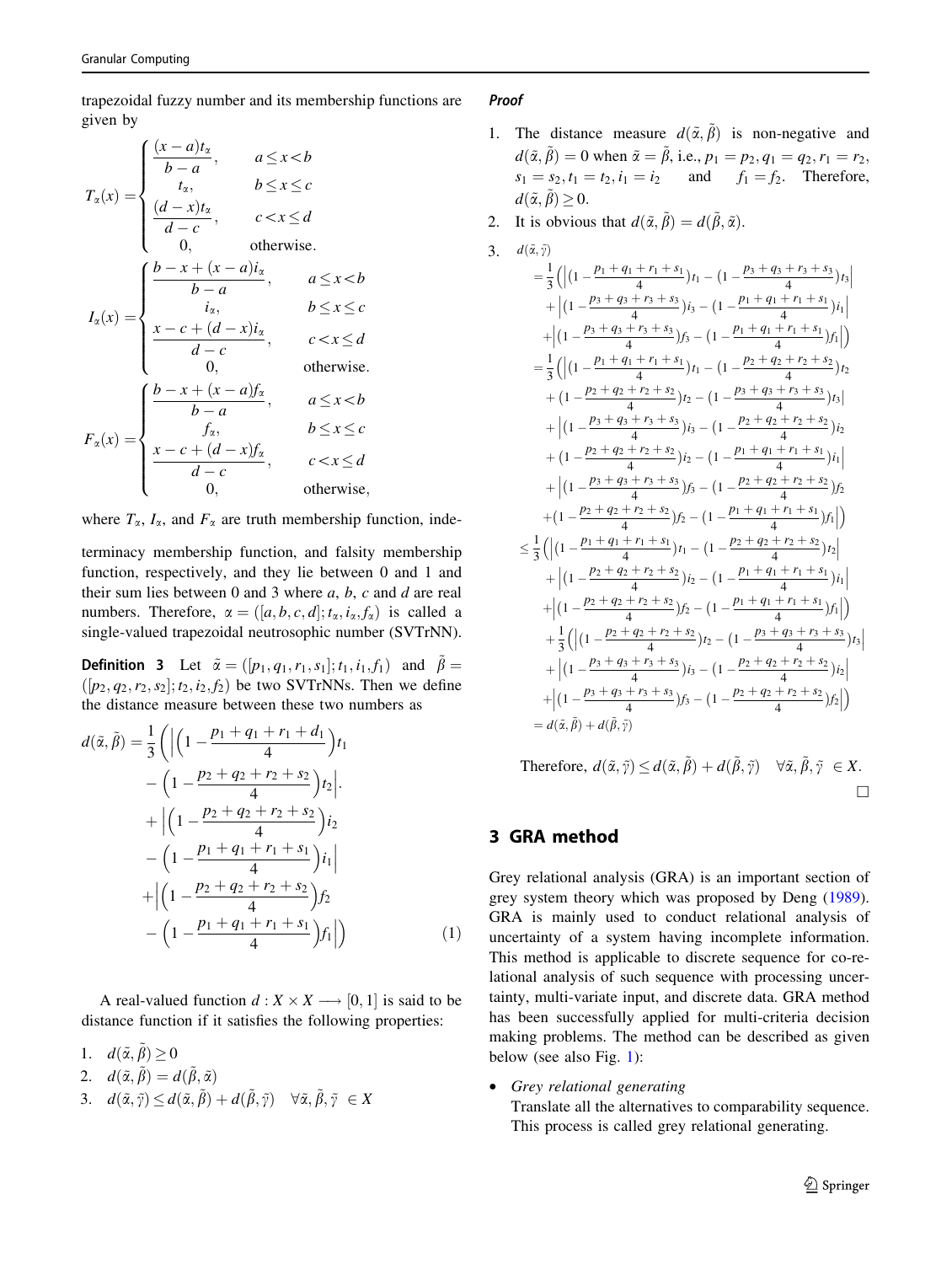<span id="page-3-0"></span>

Fig. 1 A schematic diagram of the GRA Method

- Defined ideal target sequence Define the ideal target of the sequence of each alternative.
- Calculate Grey relational coefficient Calculate the grey relational coefficient between ideal target sequence and comparability sequence.
- Determine Grey relational degree If an alternative achieves the maximum grey relational degree between the ideal target sequence and itself, then that alternative is the optimal choice of alternative.

# 3.1 GRA method for multi-attribute decision making based on SVTrNN with incomplete weight information

Let  $A = \{A_1, A_2, \ldots, A_m\}$  be a finite set of alternatives,  $C =$  $\{C_1, C_2, \ldots, C_n\}$  be the set of attributes, and the rating values of attributes be represented by SVTrNNs. Let  $x_{ii} =$  $([a_{ij}, b_{ij}, c_{ij}, d_{ij}]; t_{ij}, t_{ij}, f_{ij})$  be the rating values of  $A_i$ , the *i*-th alternative over the attribute  $C_i$ . Then the decision matrix is given by

$$
X = (x_{ij})_{m \times n} = \begin{pmatrix} C_1 & C_2 & \dots & C_n \\ A_1 & x_{11} & x_{12} & \dots & x_{1n} \\ x_{21} & x_{22} & \dots & x_{2n} \\ \vdots & \vdots & \vdots & \ddots & \vdots \\ A_m & x_{m1} & x_{m2} & \dots & x_{mn} \end{pmatrix}
$$
 (2)

Let  $W = \{w_1, w_2, \ldots, w_n\}$  be the weight vector for the attributes and  $\Delta$  be the set of known weight information

which can be constructed in the form as given by Park et al. [\(1997](#page-8-0), [2011\)](#page-8-0) and Park [\(2004](#page-8-0)):

- 1. When weak ranking:  $\{w_i \geq w_i\}, i \neq j;$
- 2. When strict ranking:  $\{w_i w_j \ge \epsilon_i(>0)\}, i \ne j;$
- 3. The ranking of difference:  $\{w_i w_j \ge w_k w_p\}$ ,  $i \neq j \neq k \neq p;$
- 4. The ranking with multiples:  $\{w_i \ge \alpha_i w_i\}$ ,  $0 \leq \alpha_i \leq 1, i \neq j;$
- 5. An interval form:  $\{\beta_i \leq w_i \leq \beta_i + \epsilon_i(>0)\},\$  $0 \leq \beta_i \leq \beta_i + \epsilon_i \leq 1.$

We now propose the GRA method for MADM based on SVTrNN with partially known and completely unknown weight information. The steps are as follows:

Step 1: Normalize the decision matrix

This step transforms dimensional attributes into nondimensional attributes which permit comparison among criteria because different criteria are usually measured in different units. In general, there are two types of attribute. One is benefit type attribute and another one is cost type attribute. Let  $X = (x_{ij})_{m \times n}$  be a decision matrix, where SVTrNN  $x_{ij} = \left( \left[ a_{ij}, b_{ij}, c_{ij}, d_{ij} \right]; t_{ij}, t_{ij}, f_{ij} \right)$  is the rating value of the alternative  $A_i$  with respect to the attribute  $C_i$ .

In order to eliminate the influence of attribute type, we consider the following technique and obtain the standardize matrix  $R = (r_{ij})_{m \times n}$ , where  $r_{ij} = (r_{ij}^1, r_{ij}^2, r_{ij}^3, r_{ij}^4); t_{ij}, t_{ij}, t_{ij}$ is SVTrNN. Then we have

$$
r_{ij} = \left( \left[ \frac{a_{ij}}{u_j^+}, \frac{b_{ij}}{u_j^+}, \frac{c_{ij}}{u_j^+}, \frac{d_{ij}}{u_j^+} \right]; t_{ij}, i_{ij}, f_{ij} \right), \text{ for benefit type attribute.}
$$
\n(3)

$$
r_{ij} = \left( \left[ \frac{u_j^-}{d_{ij}}, \frac{u_j^-}{c_{ij}}, \frac{u_j^-}{b_{ij}}, \frac{u_j^-}{a_{ij}} \right]; t_{ij}, i_{ij}, f_{ij} \right), \text{ for cost type attribute.}
$$
\n(4)

where  $u_i^+ = \max\{d_{ij}, \text{for } i = 1, 2, ..., m\}$  and  $u_j^- = \min\{a_{ij}, \text{for } i = 1, 2, ..., m\}$  for  $j = 1, 2, ..., n$ .

Step 2: Calculate positive and negative ideal solutions

The positive ideal solution and the negative ideal solution of SVTrNN are  $P^+$  and  $N^-$ , respectively, for the matrix  $R = (r_{ij})_{m \times n}$ , and those are given below:

\n- For benefit type attribute,
\n- $$
P^+ = \{P_1^+, P_2^+, \ldots, P_n^+\}
$$
\n- where
\n- $P_j^+ = \left(\left[\max_i \left(r_{ij}^1\right), \max_i \left(r_{ij}^2\right), \max_i \left(r_{ij}^3\right), \max_i \left(r_{ij}^4\right)\right];$
\n- $\max_i(t_{ij}), \min_i(i_{ij}), \min_i(f_{ij}))$
\n- and  $N^- = \{N_1^-, N_2^-, \ldots, N_n^-\}$
\n- where
\n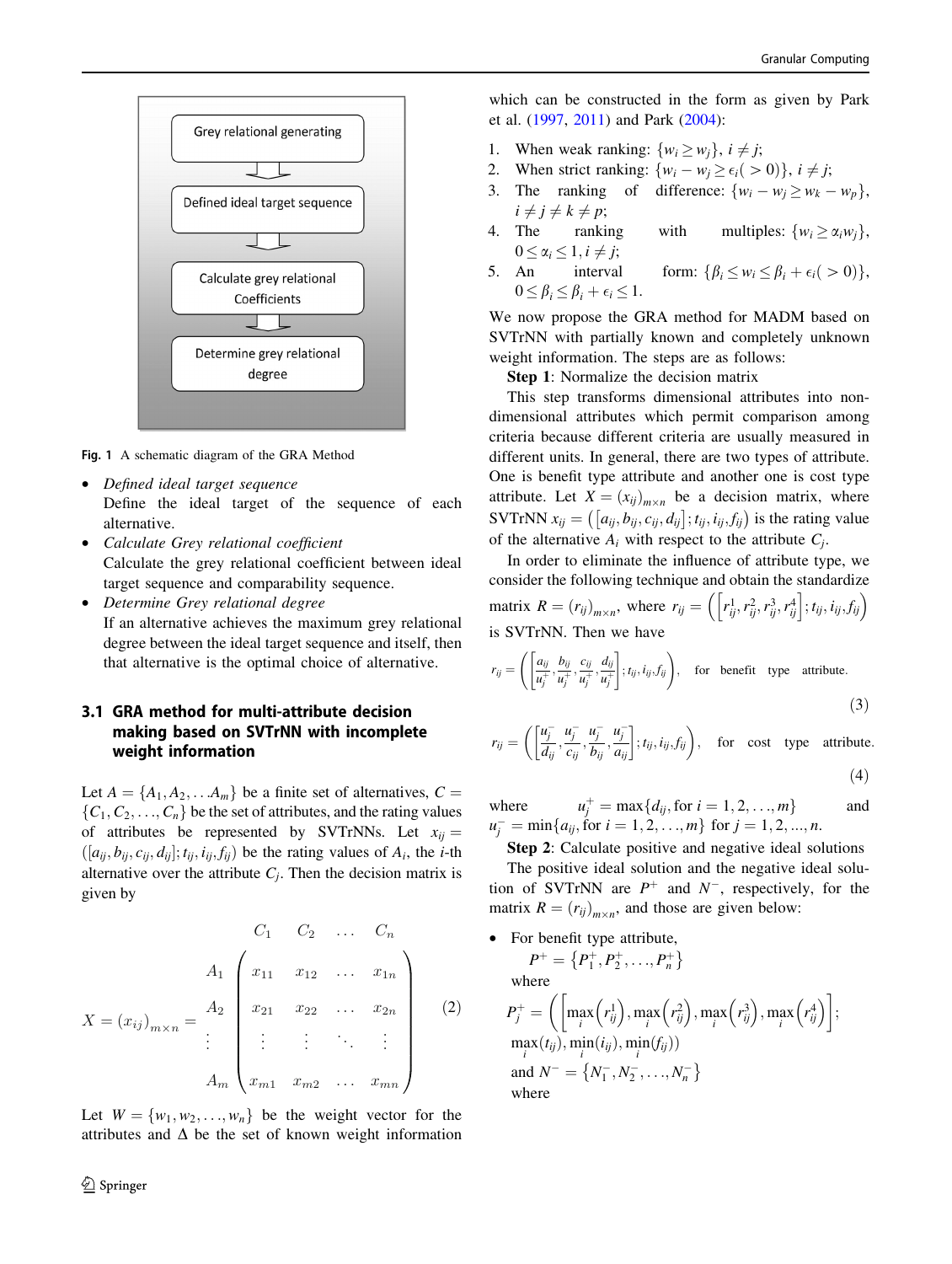<span id="page-4-0"></span>
$$
N_j^- = \left( \left[ \min_i \left( r_{ij}^1 \right), \min_i \left( r_{ij}^2 \right), \min_i \left( r_{ij}^3 \right), \min_i \left( r_{ij}^4 \right) \right];
$$
  

$$
\min_i (t_{ij}), \max_i (t_{ij}), \max_i (f_{ij}))
$$

\n- For cost type attribute, 
$$
P^+ = \{P_1^+, P_2^+, \ldots, P_n^+\}
$$
 where\n  $P_j^+ = \left(\left[\min_i \left(r_{ij}^1\right), \min_i \left(r_{ij}^2\right), \min_i \left(r_{ij}^3\right), \min_i \left(r_{ij}^4\right)\right];$ \n $\min_i(t_{ij}), \max_i(t_{ij}), \max_i(t_{ij})$ \n and  $N^- = \{N_1^-, N_2^-, \ldots, N_n^-\}$ \n where\n  $N_j^- = \left(\left[\max_i \left(r_{ij}^2\right), \max_i \left(r_{ij}^2\right), \max_i \left(r_{ij}^3\right), \max_i \left(r_{ij}^4\right)\right];$ \n $\max_i(t_{ij}), \min_i(t_{ij}), \min_i(t_{ij})$ \n
\n

Step 3: Calculate the grey relational coefficient

In this step, we determine the grey relational coefficient of each alternative from positive ideal solution  $P^+$  and negative ideal solution  $N^-$ , which can be obtained from the following:

$$
\xi_{ij}^{+} = \frac{\min_{1 \le i \le m1 \le j \le n} d(r_{ij}, P_j^+) + \rho \max_{1 \le i \le m1 \le j \le n} d(r_{ij}, P_j^+)}{d(r_{ij}, P_j^+) + \rho \max_{1 \le i \le m1 \le j \le n} d(r_{ij}, P_j^+)}
$$
\n
$$
(5)
$$

$$
\xi_{ij}^{-} = \frac{\min_{1 \le i \le m1} \min_{1 \le j \le n} d(r_{ij}, N_j^{-}) + \rho \max_{1 \le i \le m1} \max_{1 \le j \le n} d(r_{ij}, N_j^{-})}{d(r_{ij}, N_j^{-}) + \rho \max_{1 \le i \le m1} \max_{1 \le j \le n} d(r_{ij}, N_j^{-})}
$$
\n(6)

 $\rho$  is the identification coefficient and we consider  $\rho = 0.5$ in this study.

Step 4: Calculate the attribute weight

When the attribute weights are known, calculate the largest degree of grey relation from positive ideal solution and the smallest degree from negative ideal solution and determine the best alternative in GRA method. We develop the following models when the weight information is partially known or completely unknown:

1. Weight information is partially known

If the weight information is partially known then we develop the following optimization model:

$$
\text{Model-1}\left\{\begin{array}{ll}\min & \xi_i^- = \sum_{j=1}^n w_j \xi_{ij}^-\\ \max & \xi_i^+ = \sum_{j=1}^n w_j \xi_{ij}^+\\ \text{subject to } w \in \Delta, & \sum_{i=1}^n w_j = 1, w_j \ge 0,\\ \text{for } & j = 1, 2, \dots, n.\end{array}\right.
$$

Since every alternative is important, no preference should

be given to any alternative. We can aggregate the above multi-objective optimization model into the following single-objective model with equal weights:

$$
\text{Model-2}\left\{\begin{array}{ll}\min & \xi = \sum_{j=1}^{n} \sum_{i=1}^{m} (\xi_{ij} - \xi_{ij}^{+}) w_j\\ \text{subject to } w \in \Delta, \quad \sum_{j=1}^{n} w_j = 1, w_j \ge 0,\\ \text{for } \quad j = 1, 2, \dots, n.\end{array}\right.
$$

We find the optimal solution of Model-2 and use it as weight vector.

2. Weight information is completely unknown

In this case, we have the following single-objective model:

$$
\text{Model-3}\left\{\begin{array}{ll}\min & \xi = \sum_{j=1}^{n} \sum_{i=1}^{m} (\xi_{ij}^{-} - \xi_{ij}^{+}) w_{j} \\ \text{subject to} & w \in \Delta, \sum_{j=1}^{n} w_{j}^{2} = 1, w_{j} \geq 0, \\ \text{for} & j = 1, 2, ..., n.\end{array}\right.
$$

To solve this model, we construct the Lagrangian function

$$
L(w, \theta) = \sum_{i=1}^{m} \sum_{j=1}^{n} \left( \xi_{ij}^{-} - \xi_{ij}^{+} \right) + \frac{\theta}{2} \left( \sum_{j=1}^{n} w_{j}^{2} - 1 \right), \quad (7)
$$

where  $\theta \in \mathbb{R}$  is the Lagrange multiplier. The first-order conditions for optimality of  $L$  give

$$
\frac{\partial L}{\partial w_i} = \sum_{i=1}^m \left( \xi_{ij}^- - \xi_{ij}^+ \right) + \theta w_j = 0 \tag{8}
$$

$$
\frac{\partial L}{\partial \theta} = \sum_{j=1}^{n} w_j^2 - 1 = 0
$$
\n(9)

From Eq. (8), we get the weight vector of the form

$$
w_j = \frac{-\sum_{i=1}^{m} (\xi_{ij}^{\bar{z}} - \xi_{ij}^+)}{\theta}, \quad j = 1, 2, \dots n.
$$
 (10)

Putting this value in Eq.  $(9)$ , we get

$$
\theta^2 = \sum_{j=1}^m \sum_{i=1}^m (\xi_{ij}^- - \xi_{ij}^+)^2 \tag{11}
$$

i.e., 
$$
\theta = -\sqrt{\sum_{j=1}^{n} \sum_{i=1}^{m} (\xi_{ij} - \xi_{ij}^{+})^2}
$$
 for  $\theta < 0$  (12)

$$
\theta = \sqrt{\sum_{j=1}^{n} \sum_{i=1}^{m} (\xi_{ij}^{-} - \xi_{ij}^{+})^{2}} \quad \text{for } \theta > 0
$$
\n(13)

From Eqs.  $(10)$ ,  $(12)$  and  $(13)$ , we get the weight vector of the form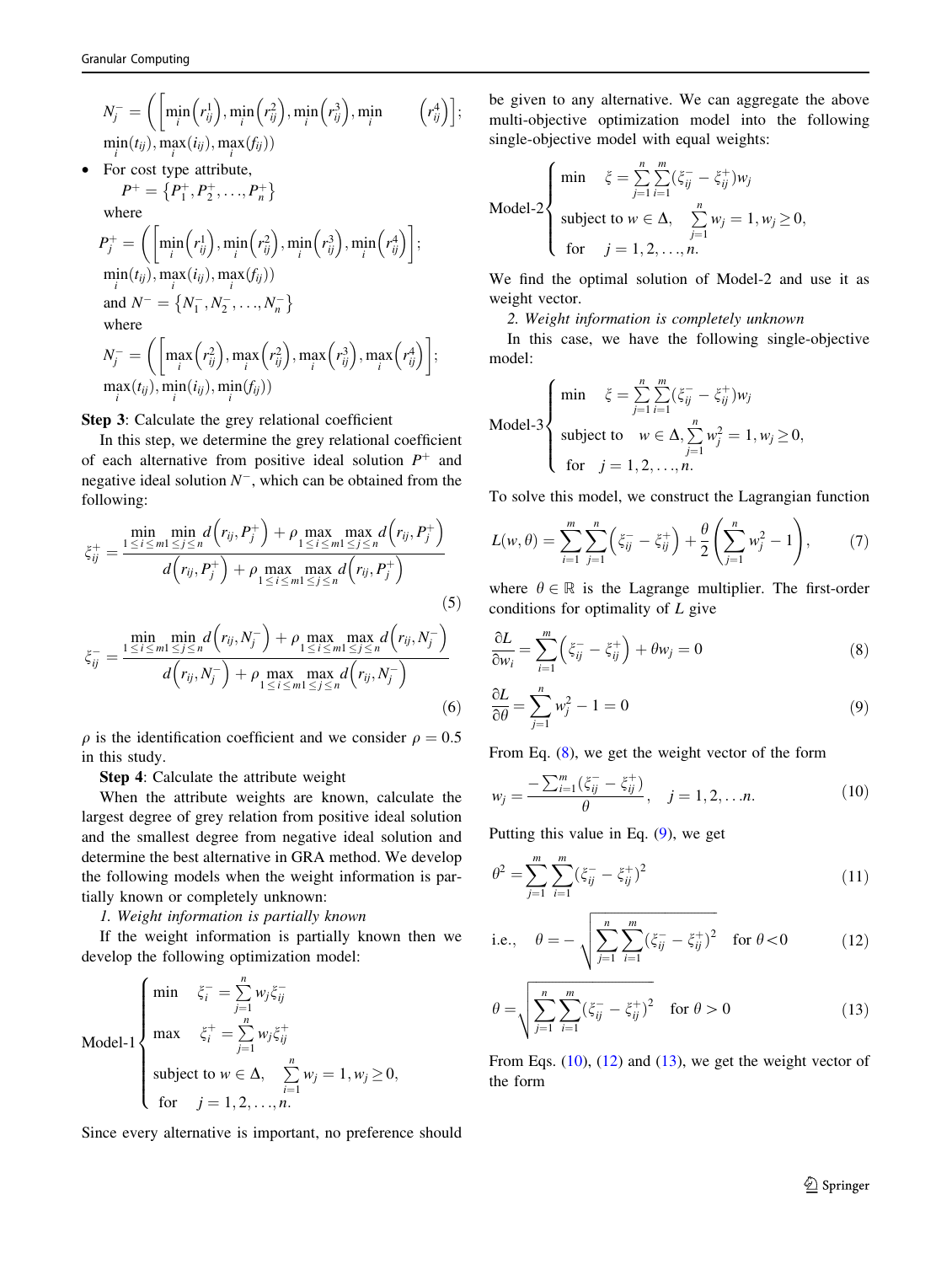<span id="page-5-0"></span>
$$
w_j = \frac{\sum_{i=1}^{m} (\xi_{ij}^- - \xi_{ij}^+)}{\sqrt{\sum_{j=1}^{n} \sum_{i=1}^{m} (\xi_{ij}^- - \xi_{ij}^+)^2}} \quad \text{for } w_j > 0
$$
 (14)

$$
w_j = -\frac{\sum_{i=1}^{m} (\xi_{ij}^- - \xi_{ij}^+)}{\sqrt{\sum_{j=1}^{n} \sum_{i=1}^{m} (\xi_{ij}^- - \xi_{ij}^+)^2}} \quad \text{for } w_j < 0 \tag{15}
$$

Therefore, the normalized weight vector is given by

$$
\bar{w}_j = \frac{w_j}{\sum_{j=1}^n w_j} \tag{16}
$$

Step 5: Determine the degree of grey relational coefficient

The degree of grey relational coefficient of each alternative  $A_i$  from the positive ideal solution and that from the negative ideal solution with respect to attribute weight can be obtained, respectively, from the following:

$$
\xi_i^+ = \sum_{j=1}^n w_j \xi_{ij}^+, \quad i = 1, 2, \dots m. \tag{17}
$$

$$
\xi_i^- = \sum_{j=1}^n w_j \xi_{ij}^-, \quad i = 1, 2, \dots m. \tag{18}
$$

Step 6: Compute the relative closeness co-efficient

In this step, we determine the relative closeness co-efficient  $\xi_i$  of each alternative  $A_i$  with respect to the ideal alternative  $A^+$  as

$$
\xi_i = \frac{\xi_i^+}{\xi_i^+ + \xi_i^-}, \quad \text{for} \quad i = 1, 2, ..., m. \tag{19}
$$

Step 7: Rank the alternatives

Rank each alternative  $A_i$  with respect to  $\xi_i$ . The greatest value of  $\xi_i$   $(i = 1, 2, \ldots m)$  of alternative  $A_i$   $(i = 1, 2, \ldots m)$ is the best alternative.

## 4 Numerical example

To demonstrate the proposed GRA method, we consider the following problem:

In supply chain management, supplier selection is a major issue. Supplier evaluation is the process to access new or existing suppliers based on their price, production, delivery, quality of service, etc. Evaluation criteria of supplier are uncertain. Purchasing department of an overseas multi-national company intends to pick a suitable supplier to get better development.

To formulate the problem, suppose that there are four suppliers  $\{A_1, A_2, A_3, A_4\}$  and each supplier has four attributes such as price, quality, delivery, and e-commerce capability. We consider  $C_1, C_2, C_3, C_4$  for price, quality, delivery, and e-commerce capability, respectively. The

rating values of the attributes are SVTrNN numbers. Then we get the following decision matrix:

| $A_1$ $(7, 8, 9, 10]; 0.3, 0.4, 0.5)$ $(6, 7, 8, 9]; 0.4, 0.5, 0.6)$ |                                  |
|----------------------------------------------------------------------|----------------------------------|
| $A_2 \quad \left([5,6,7,8];0.3,0.4,0.5\right)$                       | ( [3, 4, 5, 6]; 0.3, 0.4, 0.5)   |
| $A_3 \quad ([3, 4, 5, 6]; 0.5, 0.6, 0.7)$                            | $($ [1, 2, 3, 4]; 0.4, 0.5, 0.6) |
| $A_4 \quad \left([5,6,7,8];0.6,0.7,0.8\right)$                       | ( [3, 4, 5, 6]; 0.4, 0.5, 0.6)   |

| $A_1 \quad ([4, 5, 6, 7]; 0.1, 0.2, 0.3) \quad ([4, 5, 6, 7]; 0.3, 0.4, 0.5)$ |                                |
|-------------------------------------------------------------------------------|--------------------------------|
| $A_2$ $([6, 7, 8, 9]; 0.4, 0.5, 0.6)$                                         | ([7, 8, 9, 10]; 0.4, 0.5, 0.6) |
| $A_3 \quad ([4, 5, 6, 7]; 0.2, 0.3, 0.4)$                                     | (6, 7, 8, 9]; 0.4, 0.5, 0.6)   |
| $A_4 \quad ([3, 4, 5, 6]; 0.5, 0.6, 0.7)$                                     | ([5, 6, 7, 8]; 0.3, 0.4, 0.5)  |

We now determine the best alternative with the help of the proposed GRA method. For this, we adopt the following steps:

Step 1: Normalize the decision matrix.

In the decision matrix, the first column  $C_1$  represents the cost attribute, and second  $(C_2)$ , third  $(C_3)$  and fourth  $(C_4)$ columns represent benefit type of attribute. Then, from Eqs. [\(3](#page-3-0)) and ([4\)](#page-3-0), we get the standardized decision matrix as given below.

|                | C1                                           |                                               |
|----------------|----------------------------------------------|-----------------------------------------------|
| $A_1$          | $( [0.30, 0.33, 0.37, 0.42]; 0.3, 0.4, 0.5)$ | $( [0.66, 0.77, 0.88, 1.00]; 0.4, 0.5, 0.6)$  |
| A <sub>2</sub> | $( [0.37, 0.42, 0.50, 0.60]; 0.3, 0.4, 0.5]$ | $( [0.33, 0.44, 0.55, 0.66]; 0.3, 0.4, 0.5)$  |
| $A_3$          | $(0.50, 0.60, 0.75, 1.00]; 0.5, 0.6, 0.7$    | $( [0.11, 0.22, 0.33, 0.44]; 0.4, 0.5, 0.6]$  |
| $A_4$          | $( [0.37, 0.42, 0.50, 0.60]; 0.6, 0.7, 0.8]$ | $($ [0.33, 0.44, 0.55, 0.66]; 0.4, 0.5, 0.6 ] |
|                |                                              |                                               |
|                | $C_3$                                        | $C_4$                                         |
| A <sub>1</sub> | $( [0.44, 0.55, 0.66, 0.77]; 0.1, 0.2, 0.3]$ | $( [0.40, 0.50, 0.60, 0.70]; 0.3, 0.4, 0.5)$  |
| A <sub>2</sub> | $[0.66, 0.77, 0.88, 1.00]; 0.4, 0.5, 0.6]$   | $([0.70, 0.80, 0.90, 1.00]; 0.4, 0.5, 0.6)$   |
| $A_3$          | $( [0.44, 0.55, 0.66, 0.77]; 0.2, 0.3, 0.4]$ | $( [0.60, 0.70, 0.80, 0.90]; 0.4, 0.5, 0.6]$  |
| $A_4$          | $[0.33, 0.44, 0.55, 0.66]; 0.5, 0.6, 0.7]$   | $([0.50, 0.60, 0.70, 0.80]; 0.3, 0.4, 0.5)$   |

Step 2: Calculate the positive and negative ideal solutions.

In the decision matrix, the first column  $C_1$  represents the cost attribute, and other columns represent benefit attribute. Therefore, the positive ideal solution  $P^+ =$  $\{P_1^+, P_2^+, P_3^+, P_4^+\}$  is given by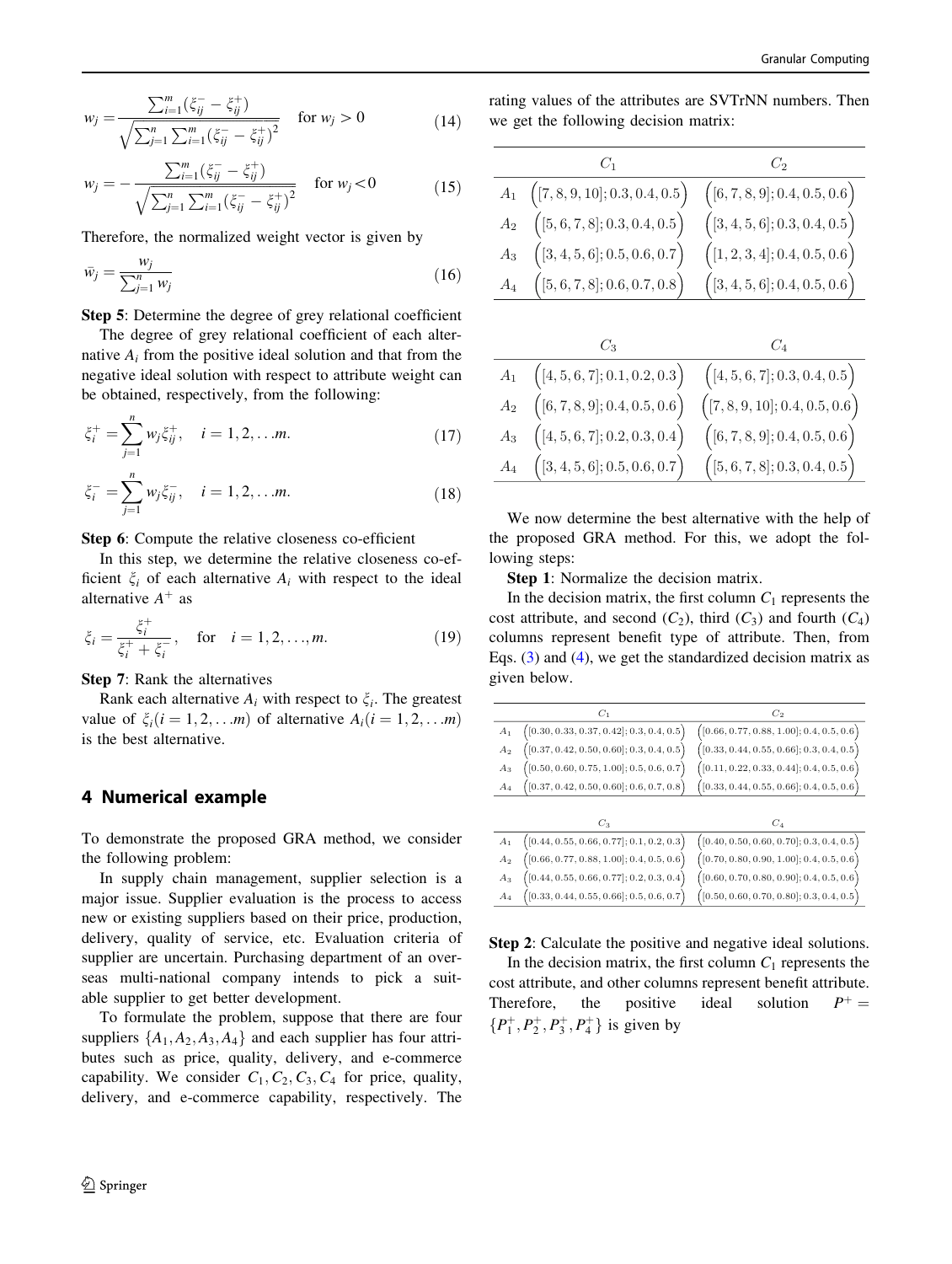$$
\left(\frac{\left([0.30, 0.33, 0.37, 0.42]; 0.3, 0.7, 0.8\right)}{\left([0.66, 0.77, 0.88, 1.00]; 0.4, 0.4, 0.5\right)}\right)\left(\frac{[0.66, 0.77, 0.88, 1.00]; 0.4, 0.2, 0.3)}{\left([0.70, 0.80, 0.90, 1.00]; 0.4, 0.4, 0.5\right)}\right)
$$

and the negative ideal solution  $N^- = \{N_1^-, N_2^-, N_3^-, N_4^-\}$  is given by

$$
\left( \begin{array}{c} \Big( [0.50, 0.60, 0.75, 1.00]; 0.6, 0.4, 0.0.5 \Big) \\ \Big( [0.11, 0.22, 0.33, 0.44]; 0.3, 0.5, 0.6 \Big) \\ \Big( [0.33, 0.44, 0.55, 0.66]; 0.2, 0.6, 0.7 \Big) \\ \Big( [0.40, 0.50, 0.60, 0.70]; 0.3, 0.5, 0.6 \Big) \end{array} \right)
$$

Step 3: Calculate the grey relational coefficient.

Grey relational coefficients of alternatives from ideal solutions (positive, negative) are given by

$$
\xi^{+} = (\xi_{ij}^{+})_{4\times4} = \begin{pmatrix}\n0.562 & 1.00 & 0.80 & 0.593 \\
0.479 & 0.567 & 0.899 & 1.00 \\
0.428 & 0.355 & 0.629 & 0.753 \\
0.629 & 0.478 & 0.389 & 0.701\n\end{pmatrix}
$$
\n
$$
\xi^{-} = (\xi_{ij}^{-})_{4\times4} = \begin{pmatrix}\n0.625 & 0.396 & 0.501 & 0.961 \\
0.742 & 0.572 & 0.513 & 0.574 \\
0.862 & 1.00 & 0.576 & 0.711 \\
0.427 & 0.708 & 0.849 & 0.761\n\end{pmatrix}
$$

Step 4: Calculate the attribute weight.

Here we consider two cases for the attribute weights: (1) when information of the attribute weights is partially known and (2) when information of the attribute weights is completely unknown.

Case 1: When the information of the attribute weights is partially known. Suppose that we have the following weight information:

$$
\Delta = \begin{cases}\n0.15 \le w_1 \le 0.20 \\
0.20 \le w_2 \le 0.40 \\
0.30 \le w_3 \le 0.45 \\
0.05 \le w_4 \le 0.15 \\
\text{and } w_1 + w_2 + w_3 + w_4 = 1\n\end{cases}
$$

Using Model-2, we construct the single objective programming problem as

min  $\xi(w) = 0.558w_1 + 0.249w_2 - 0.278w_3 - 0.036w_4$ subject to  $w \in \Delta$  and  $\sum_{j=1}^{4} w_j = 1, w_j > 0$ , for  $j = 1, 2, 3, 4$ .  $\overline{6}$  $\overline{\phantom{a}}$  $\perp$ 

Solving this problem with the optimization software LINGO 11, we get the optimal weight vector as

 $\bar{w} = (0.15, 0.38, 0.45, 0.02).$ 

Case 2 : In this case, the attribute weights are completely unknown. Using Model–3 and Eqs.  $(14)$  $(14)$ ,  $(15)$  $(15)$ , and  $(16)$  $(16)$ , we get the following weight vector:

 $\bar{w} = (0.498, 0.222, 0.248, 0.032).$ 

Step 5: Compute the degree of grey relational coefficient. Using Eq. [\(17](#page-5-0)), the degree of grey relational coefficient

from positive ideal solution is obtained as

 $\xi_i^+ = \{\xi_1^+, \xi_2^+, \xi_3^+, \xi_4^+\}$  which is given in Table 1.

Similarly, using Eq. ([18\)](#page-5-0), the degree of grey relational coefficient from negative ideal solution is obtained as  $\xi_i$  =  $\{\xi_1^-, \xi_2^-, \xi_3^-, \xi_4^-\}$  which is given in Table 2.

Step 6: Calculate the relative relational degree.

Using Eq.  $(19)$  $(19)$ , the relative closeness co-efficient of each alternative can be obtained as given in Table 3.

From Table 3, we see that, in Case 1, the relational degrees are in the order  $\xi_2 > \xi_1 > \xi_4 > \xi_3$ , whereas in Case 2, the relational degrees are in the order  $\xi_2 > \xi_1 > \xi_4 > \xi_3.$ 

| $\xi_i^+$ | Case 1 | Case 2 |
|-----------|--------|--------|
| $\xi_1^+$ | 0.831  | 0.716  |
| $\xi_2^+$ | 0.711  | 0.619  |
| $\xi_3^+$ | 0.497  | 0.471  |
| $\xi_4^+$ | 0.465  | 0.538  |
|           |        |        |

|           | <b>Table 2</b> Relative closeness co- |  |
|-----------|---------------------------------------|--|
| efficient |                                       |  |
|           |                                       |  |

| $\xi_i^-$ | Case 1 | Case 2 |
|-----------|--------|--------|
| $\xi_1^-$ | 0.488  | 0.554  |
| $\xi_2^-$ | 0.554  | 0.642  |
| $\xi_3^-$ | 0.782  | 0.816  |
| $\xi_4^-$ | 0.730  | 0.605  |

Table 3 Relative relational

| degree | <b>Table 3</b> Relative relational | ζ,      | Case 1 | Case 2 |
|--------|------------------------------------|---------|--------|--------|
|        |                                    | ζ1      | 0.630  | 0.563  |
|        | $\xi_2$                            | 0.562   | 0.490  |        |
|        |                                    | Č٩      | 0.388  | 0.365  |
|        |                                    | $\xi_4$ | 0.389  | 0.470  |
|        |                                    |         |        |        |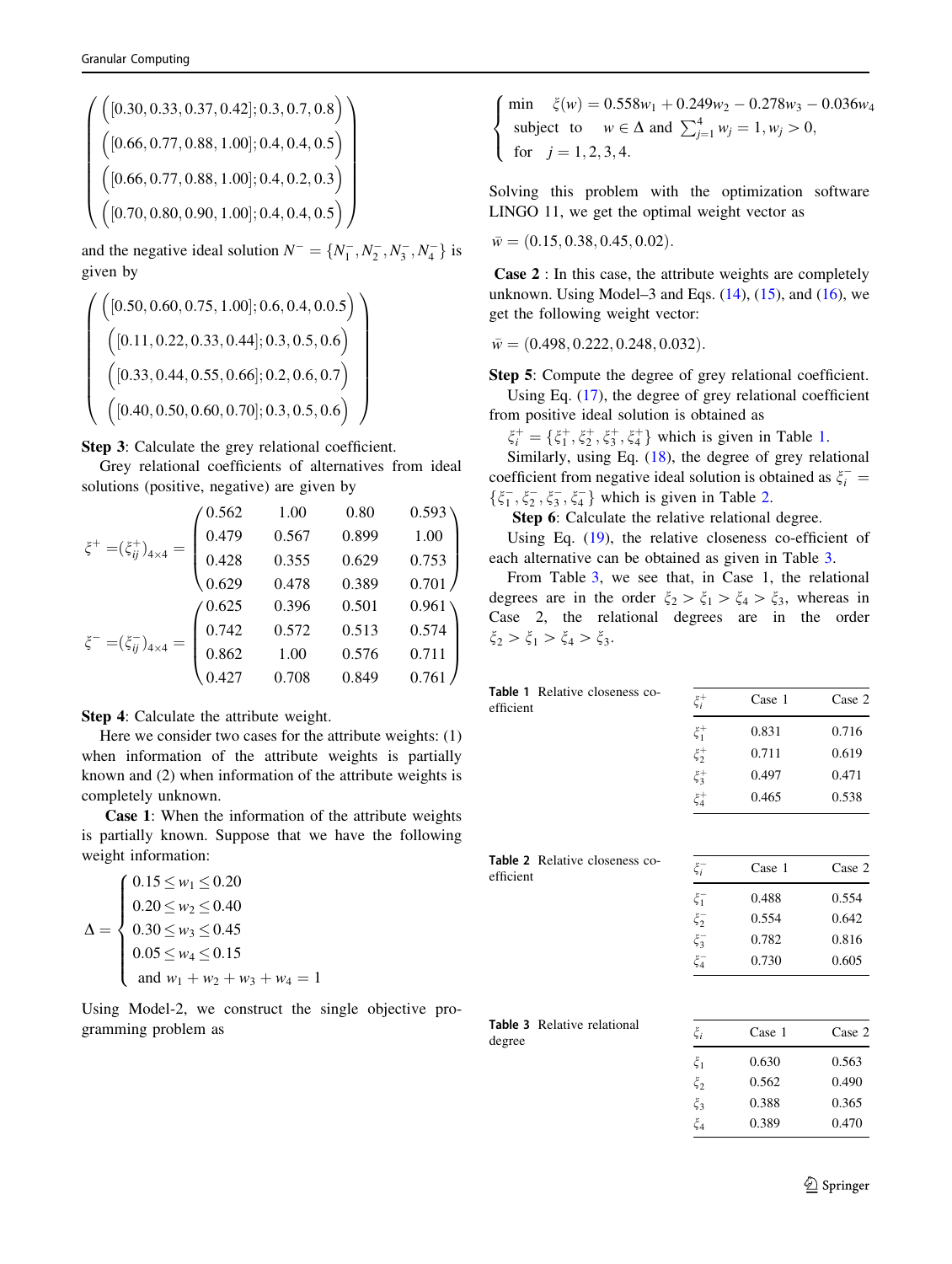<span id="page-7-0"></span>Table 4 A comparison of the results

| Methods                         | Weight information       |                              | Ranking result                      |
|---------------------------------|--------------------------|------------------------------|-------------------------------------|
|                                 | Partially known          | Unknown                      |                                     |
| Biswas et al.'s $(2018)$ method | (0.15, 0.40, 0.43, 0.02) |                              | $A_2 \succ A_1 \succ A_4 \succ A_3$ |
|                                 |                          | (0.215, 0.269, 0.241, 0.275) | $A_2 \succ A_1 \succ A_4 \succ A_3$ |
| The proposed method             | (0.15, 0.38, 0.45, 0.02) |                              | $A_2 \succ A_1 \succ A_4 \succ A_3$ |
|                                 |                          | (0.498, 0.222, 0.248, 0.032) | $A_2 \succ A_1 \succ A_4 \succ A_3$ |

Step 7: Rank the alternatives

Considering the relative relational degrees, we determine the ranking of the alternatives as follows:

**Case 1:**  $A_2 \succ A_1 \succ A_4 \succ A_3$ 

**Case 2:**  $A_2 \succ A_1 \succ A_4 \succ A_3$ 

The above shows that the ranking is same in two cases. However, in both the cases,  $A_2$  emerges as the best alternative.

In the following, we compare our proposed approach with the method suggested by Biswas et al. [\(2018](#page-8-0)), because only Biswas et al.'s method ([2018\)](#page-8-0) is suitable for the considered MADM problem where the preference values of alternatives take the form of SVTrNN and attribute weights are partially known or incompletely unknown. We solve the numerical example using Biswas et al.'s  $(2018)$  $(2018)$  method and obtain the similar ranking result which demonstrates the validity of our proposed approach. A comparison of the results is shown in Table 4.

The proposed GRA method is flexible to deal with MADM problems with SVTrNNs because the decision maker can analyze solution results by choosing different referential sequences and distinguishing coefficients. On the other hand, Biswas et al.'s ([2018\)](#page-8-0) method is limited because it depends only on distance measure. Therefore, the proposed approach is better than Biswas et al.'s method to deal with MADM problems. Currently some other methods (Subas [2015;](#page-8-0) Ye [2017](#page-9-0); Deli and Subas [2017](#page-8-0)) are available for MADM problem with SVTrNNs, where the weight information of attributes is assumed to be completely known. These methods cannot deal with SVTrNN based MADM problem with partially known or completely unknown weight information. On the other hand, our proposed method can handle SVTrNN based MADM problem with known weight information, partially known weight, and completely unknown weight information. Therefore, our method is better than the existing methods.

The proposed method has the following features:

- The method considers the preference values of the alternatives in terms of SVTrNNs that effectively deal with neutrosophic information in MADM problem.
- The method offers flexible choices for choosing the importance of attribute weights.
- The method only considers relative closeness coefficient obtained from GRA to rank the alternatives. Therefore, the method is simple and understandable.
- The proposed strategy is free from information loss due to use of any complex aggregation operator or transformation of SVTrNN based attribute values into crisp values.
- The method considers a new distance measure for solving MADM problems.

# 5 Conclusion

Single-valued trapezoidal neutrosophic number is a wellbuilt tool for dealing with indeterminate and incomplete information that exists in real MADM problems. In this paper, we have extended GRA method for MADM problem based on SVTrNN, where the weight information is partially known and completely unknown. We have calculated grey relational degrees between every alternative and positive ideal solution, and between every alternative and negative ideal solution, and then defined relative relational degrees to determine the ranking of the alternatives. In order to determine the attribute weights, we have developed two optimization models under the condition that the attribute weights are partially known or completely unknown. We have provided a numerical example to demonstrate the developed method. The proposed model can be utilized in many practical problems like personnel selection, medical diagnosis, center location selection (Pramanik et al. [2016\)](#page-8-0), weaver selection (Dey et al. 2016), etc. under SVTrNN environment.

Acknowledgements The authors would like to thank the anonymous reviewers for their valuable comments and suggestions on an earlier version of this paper. This research was supported by the Council of Scientific and Industrial Research (CSIR), Govt. of India, File No. 09/096(0945)/2018-EMR-I

## References

Atanasso KT (1986) Intuitionistic fuzzy sets. Fuzzy Sets Syst 20(1):87–96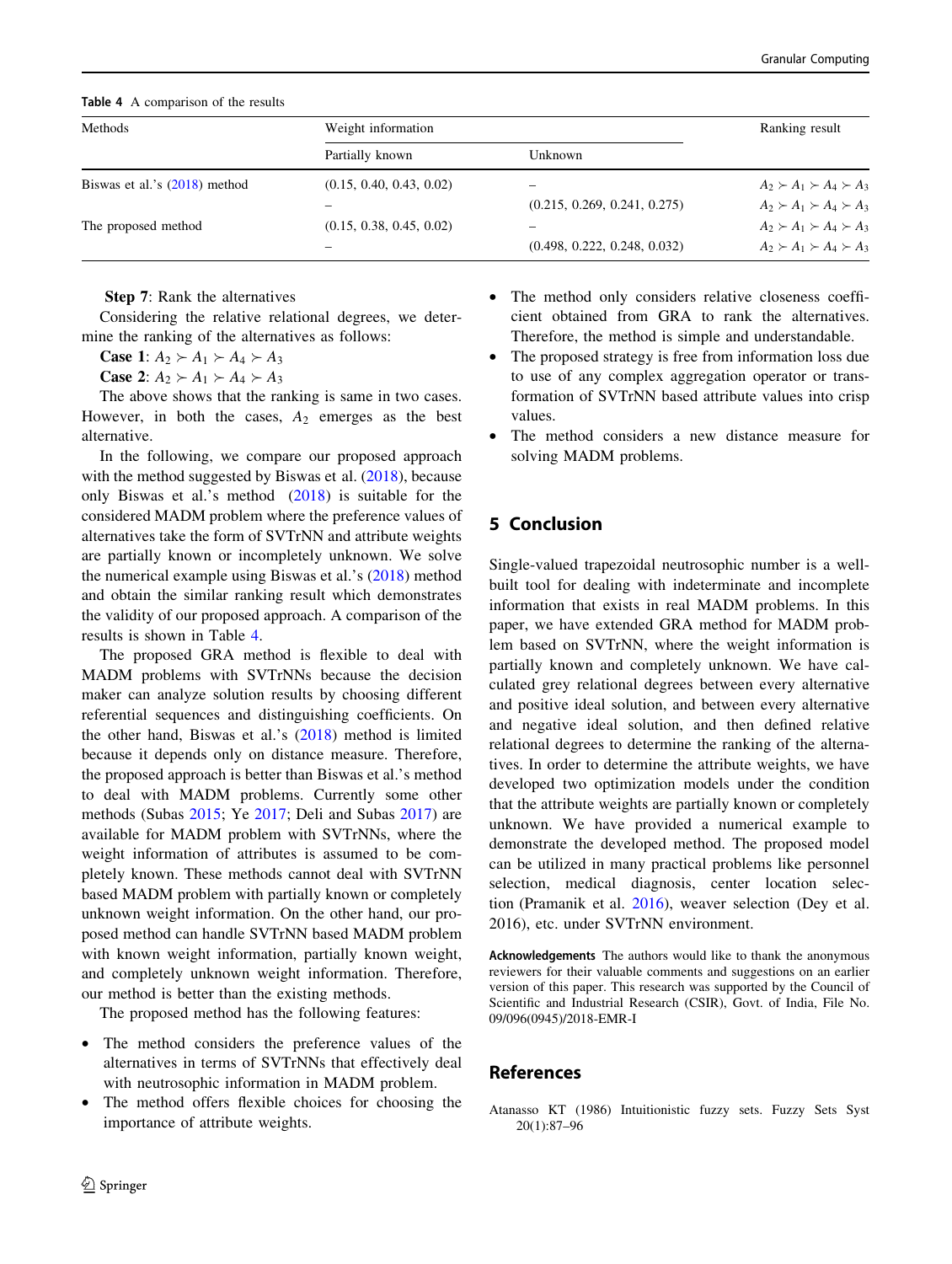- <span id="page-8-0"></span>Biswas P, Pramanik S, Giri BC (2016) Value and ambiguity index based ranking method of single-valued trapezoidal neutrosophic numbers and its application to multi-attribute decision making. Neutrosophic Sets Syst 12:127–138
- Biswas P, Pramanik S, Giri BC (2014) Entropy based grey relational analysis method for multi-attribute decision- making under single valued neutrosophic assessments. Neutrosophic Sets Syst 2:102–110
- Biswas P, Pramanik S, Giri BC (2016) GRA method of multiple attribute decision making with single valued neutrosophic hesitant fuzzy set information. In: Smarandache F, Pramanik S (eds) New trends in neutrosophic theory and applications, chap 4. Pons asbl, Brussells, pp 55–63
- Biswas P, Pramanik S, Giri BC (2018) TOPSIS strategy for multiattribute decision making with trapezoidal neutrosophic numbers. Neutrosophic Sets Syst 19:29–39
- Brans JP, Vincke P, Mareschal B (1986) How to select and how to rank projects: the PROMETHEE method. Eur J Oper Res 24(2):228–238
- Deli I, Subas Y (2017) A ranking method of single valued neutrosophic numbers and its applications to multi-attribute decision making problems. Int J Mach Learn Cybern 8(4):1309–1322
- Chen SM, Chang CH (2015) A novel similarity measure between Atanassov's intuitionistic fuzzy sets based on transformation techniques with applications to pattern recognition. Inform Sci 291:96–114
- Chen SM, Cheng SH, Chiou CH (2016a) Fuzzy multiattribute group decision making based on intuitionistic fuzzy sets and evidential reasoning methodology. Inform Fusion 27:215–227
- Chen SM, Cheng SH, Lan TC (2016b) Multicriteria decision making based on the TOPSIS method and similarity measures between intuitionistic fuzzy values. Inform Sci 367:279–95
- Cheng SH, Chen SM, Jian WS (2016c) Fuzzy time series forecasting based on fuzzy logical relationships and similarity measures. Inform Sci 327:272–287
- Chen SM, Chang YC (2011) Weighted fuzzy rule interpolation based on GA-based weight-learning techniques. IEEE Trans Fuzzy Syst 19(4):729–744
- Chen SM, Huang CM (2003) Generating weighted fuzzy rules from relational database systems for estimating null values using genetic algorithms. IEEE Trans Fuzzy Syst 11(4):495–506
- Chen SM, Tanuwijaya K (2011) Fuzzy forecasting based on highorder fuzzy logical relationships and automatic clustering techniques. Expert Syst Appl 38(12):15425–15437
- Chen SM, Wang JY (1995) Document retrieval using knowledgebased fuzzy information retrieval techniques. IEEE Trans Syst Man Cybern 25(5):793–803
- Deng JL (1989) Introduction to grey system. J Grey Syst 1(1):1–24
- Dey A, Broumi S, Bakali A, Talea M, Smarandache F (2019) A new algorithm for finding minimum spanning trees with undirected neutrosophic graphs. Granul Comput 4(1):63–9
- Dey PP, Pramanik S, Giri BC (2015) Multi-criteria group decision making in intuitionistic fuzzy environment based on grey relational analysis for weaver selection in Khadi institution. J Appl Quantitative Methods 10(4):1–14
- Dubois D, Prade H (1983) Ranking fuzzy numbers in the setting of possibility theory. Inform Sci 30(3):183–224
- Haibin W, Smarandache F, Zhang Y, Sunderraman R (2010) Single valued neutrosophic sets. Multispace Multistruct 4:410–413
- Heilpern S (1992) The expected value of a fuzzy number. Fuzzy Sets Syst 47(1):81–86
- Hwang CL, Yoon K (1981) Methods for multiple attribute decision making. In: Multiple attribute decision making. Lecture notes in Economics and Mathematical Systems, vol. 186. Springer, Berlin, pp 58–191.
- Kahraman C, Otay I (2019) Fuzzy multi-criteria decision-making using neutrosophic sets. Stud Fuzziness Soft Comput. [https://doi.](https://doi.org/10.1007/978-3-030-00045-5) [org/10.1007/978-3-030-00045-5](https://doi.org/10.1007/978-3-030-00045-5)
- Lee LW, Chen SM (2008) Fuzzy risk analysis based on fuzzy numbers with different shapes and different deviations. Expert Syst Appl 34(4):2763–71
- Liu P, Chen SM (2018a) Multiattribute group decision making based on intuitionistic 2-tuple linguistic information. Inform Sci 430:599–619
- Liu P, Chen SM (2018b) Group decision making based on Heronian aggregation operators of intuitionistic fuzzy numbers. IEEE Trans Cybern 47(9):2514–2530
- Liu P, Chen SM, Liu J (2017) Multiple attribute group decision making based on intuitionistic fuzzy interaction partitioned Bonferroni mean operators. Inform Sci 411:98–121
- Mishra AR, Rani P, Pardasani KR (2018) Multiple-criteria decisionmaking for service quality selection based on Shapley COPRAS method under hesitant fuzzy sets. Granul Comput. [https://doi.](https://doi.org/10.1007/s41066-018-0103-8) [org/10.1007/s41066-018-0103-8](https://doi.org/10.1007/s41066-018-0103-8)
- Mondal K, Pramanik S (2015a) Neutrosophic decision making model for clay-brick selection in construction field based on grey relational analysis. Neutrosophic Sets Syst 9:64–71
- Mondal K, Pramanik S (2015b) Rough neutrosophic multi-attribute decision-making based on grey relational analysis. Neutrosophic Sets Syst 7:8–17
- Opricovic S, Tzeng GH (2004) Compromise solution by MCDM methods. A comparative analysis of VIKOR and TOPSIS. Eur J Oper Res 156(2):445–455
- Park JH, Park IY, Kwun YC, Tan X (2011) Extension of the TOPSIS method for decision making problems under interval-valued intuitionistic fuzzy environment. Appl Math Modell 35:2544–2556
- Park KS (2004) Mathematical programming models for characterizing dominance and potential optimality when multicriteria alternative values and weights are simultaneously incomplete. IEEE Trans Syst Man Cybern Part A Syst Hum 34(5):601–614. <https://doi.org/10.1109/tsmca.2004.832828>
- Park KS, Kim SH, Yoon WC (1997) Establishing strict dominance between alternatives with special type of incomplete information. Eur J Oper Res 96:398–406
- Pramanik S, Mondal K (2015) Interval neutrosophic multi-Attribute decision-making based on grey relational analysis. Neutrosophic Sets Syst 9:13–22
- Pramanik S, Mukhopadhyaya D (2011) Grey relational analysis based intuitionistic fuzzy multi-criteria group decision-making approach for teacher selection in higher education. Int J Comput Appl 34(10):21–29
- Pramanik S, Dalapati S, Roy TK (2016) Logistics center location selection approach based on neutrosophic multi-criteria decision making. In: Smarandache F, Pramanik S (eds) New trends in neutrosophic theory and applications, chap 12. Pons asbl, Brussells, pp 161–174
- Qin J (2017) Interval type-2 fuzzy Hamy mean operators and their application in multiple criteria decision making. Granul Comput 2(4):249–69
- Sahin R, Liu P (2016) Maximizing deviation method for neutrosophic multiple attribute decision making with incomplete weight information. Neural Comput Appl 27(7):2017–2029
- Singh PK (2019) Multi-granular-based n-valued neutrosophic context analysis. Granul Comput 1–5. [https://doi.org/10.1007/s41066-](https://doi.org/10.1007/s41066-019-00160-y) [019-00160-y](https://doi.org/10.1007/s41066-019-00160-y)
- Smarandache F (1999) A unifying field in logics neutrosophy: neutrosophic probability, set and logic. American Research Press, Rehoboth
- Subas Y (2015) Neutrosophic numbers and their application to Multiattribute decision making problems In Turkish Masters Thesis,